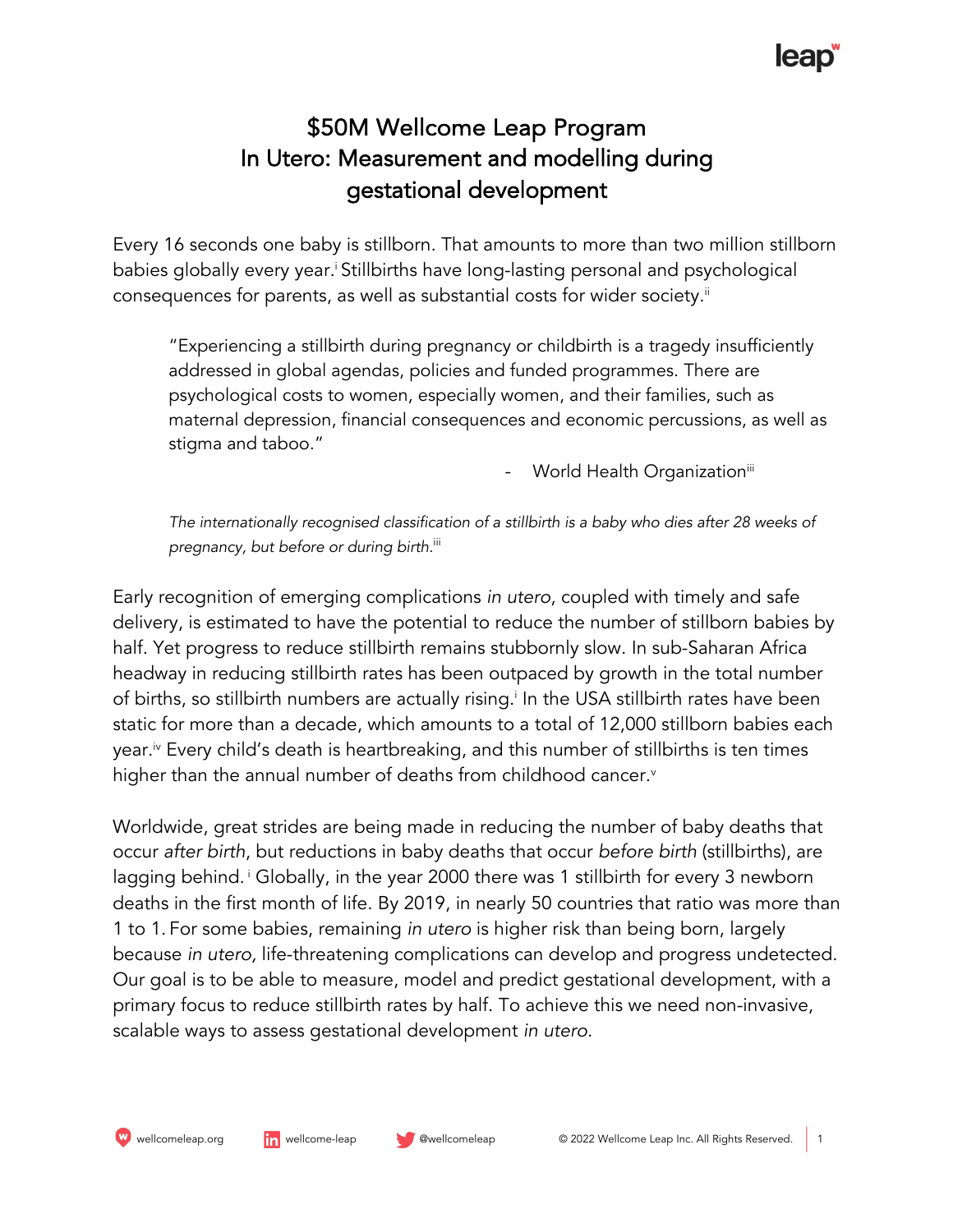# leap<sup>®</sup>

Stillbirth is the endpoint of a number of different processes that involve the mother, baby, or the placenta – or a combination of the three.<sup>v</sup>i The placenta is the life support system of the developing baby. In humans, the placenta couples the separate maternal and developing baby's circulations to allow transfer of oxygen and nutrients from mother to baby. This placental transfer function is influenced not only by placental size and structure but also by the integrity of the maternal circulation through the uterine vasculature; and adequate circulation through the umbilical cord for the baby. The placenta is also itself metabolically active and secretes bioactive substances and hormones that influence the maternal response to accommodate pregnancy, whilst acting as a barrier to substances, such as viruses and certain drugs, that may damage the developing baby.

The lack of methods to assess gestational development *in utero* limits our ability to predict the risk of stillbirth. Today 25-50% of stillbirths are unexplained - meaning that no conditions that affect the mother, baby, or placenta that could contribute to the baby's death are identified. Even in cases where possible contributory conditions are found, it is extremely rare to have sufficient resolution on the sequence, timing and exact mechanisms leading to stillbirth.<sup>vi</sup> Such inadequate basic understanding restricts opportunities to advance preventative treatments. By developing new measures and models of gestational development, we also will identify new opportunities to prevent stillbirths.

To date, characterisation of gestational development has relied on intermittent, indirect measures. For example, ultrasound assessment of the baby's growth and/or Doppler assessment of blood flow in the umbilical cord, are often performed weeks to months apart. These tests have poor predictive performance for the risk of stillbirth. Being able to measure and integrate maternal, baby and placental signals, daily or even more frequently, is central to characterising gestational development and is likely key to preventing stillbirth.

### Why now?

Advances in mobile sensing technologies and optical imaging, coupled with advances in data analytics, provide opportunities to assess placental function, maternal response and baby's behaviour *in utero,* in real time, at greater resolution than ever before. For example – moving from weekly subjective assessment by healthcare practitioners in clinics, to remote, hourly objective assessments of *in utero* activity could detect acute reductions in oxygen supply to the baby, that if not acted on, may cause stillbirth within a few hours.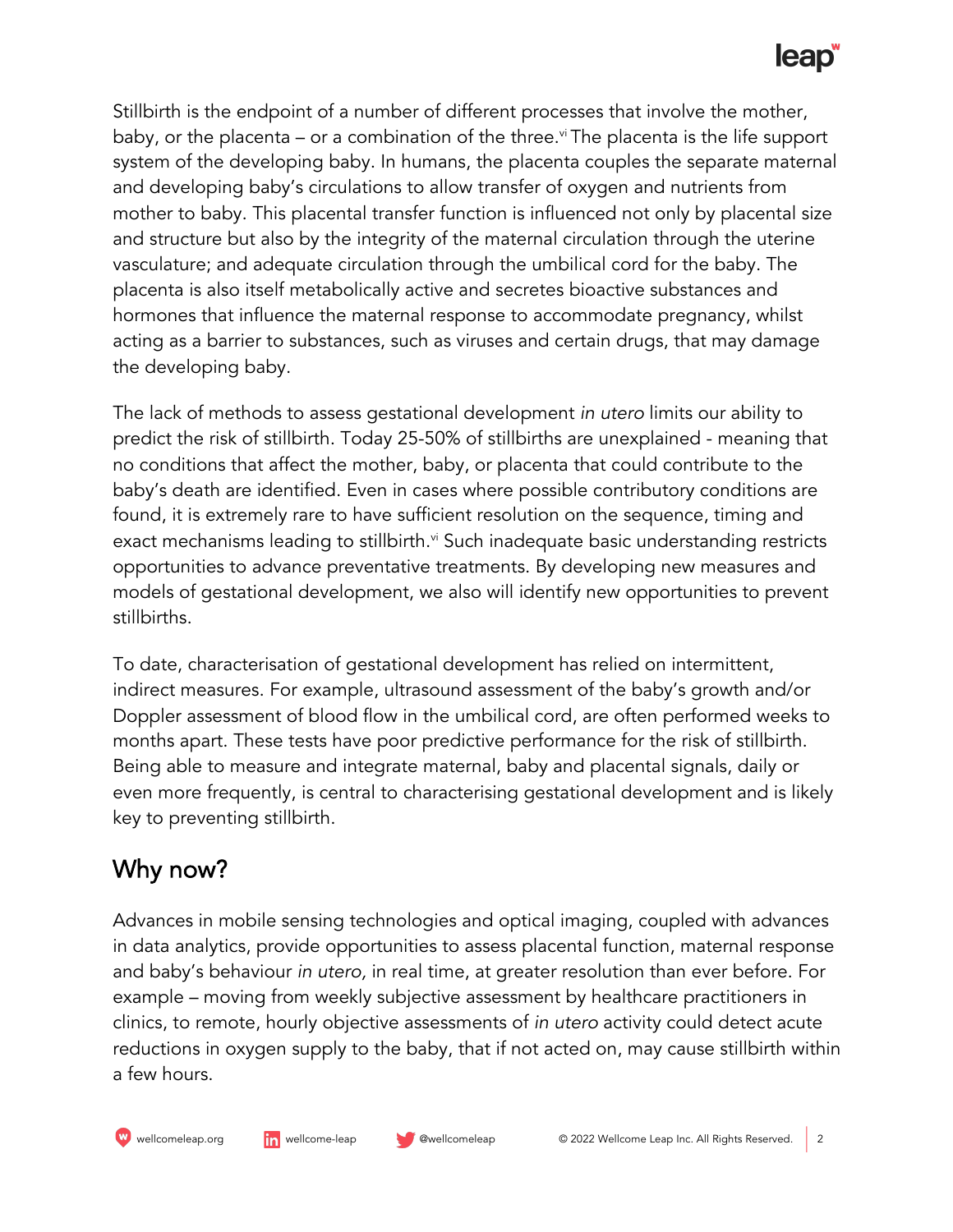## **leap**

In addition, rapid non-invasive analysis of material from the placenta and the developing baby is becoming a reality through analysis of cell-free nucleic acids, placental vesicles, and exosomes that circulate in the mother's blood; the use of 'omic' platforms can detect novel biomarkers of gestational health and disease; and advanced high-resolution *in vivo* (e.g. MRI) and *ex vivo* (e.g. microCT) imaging coupled with mathematical modelling, can add new insights into the characterisation of placental transfer functions.

No animal models replicate the large size and unique structure of the human placenta. However, animal studies have helped to elucidate a developing baby's responses to oxygen and nutrient restriction. These studies indicate there may be opportunities in human pregnancy for recognition of evolving complications, providing opportunities for intervention. In particular, a developing baby's response to inadequate placental oxygen and nutrient transfer includes changes in heart rate, blood flow patterns, growth trajectory and behaviour. In response to acute lack of oxygen (triggered, for example, by compression of the umbilical cord), there is a reduction in a developing baby's heart rate from the normal baseline (in humans at term, 120 -150 beats per minute) of ≥15 beats per minute; which may be followed by compensatory increases in heart rate if oxygen restriction persists. In response to a lack of oxygen, the developing baby also stops performing breathing-like movements (rapid, 1-4Hz episodic movements occurring 30-40% of the time after 30 weeks gestation)<sup>vii</sup> and the normal cycle of *in utero* sleep and wakeful periods is affected, with a resulting reduction in the baby's movements.

Tragically, in up to 55% of stillbirths, mothers report a decrease in their baby's movements in the week before their baby died.<sup>viii</sup> Attempts to use the subjective maternal perception of reduced baby movements as an opportunity to increase monitoring and/or expedite birth to reduce stillbirth have been unsuccessful.<sup>viii</sup> Accurate and frequent objective measures of *in utero* behaviour of the developing baby, in combination with other measures, hold more promise.

Large observational studies in humans have shown other insights. Pregnant women who fall asleep on their back have a 2.6-fold increased risk of stillbirth.<sup>ix</sup> When a pregnant woman lies flat, the uterus can fall backwards compressing her aorta, and inferior vena cava (one of the main veins returning blood to the heart) affecting *in utero* blood flow. This can happen during maternal sleep and has led to recommendations that pregnant women fall asleep on their side rather than their back. There are no proven interventions to promote this practice.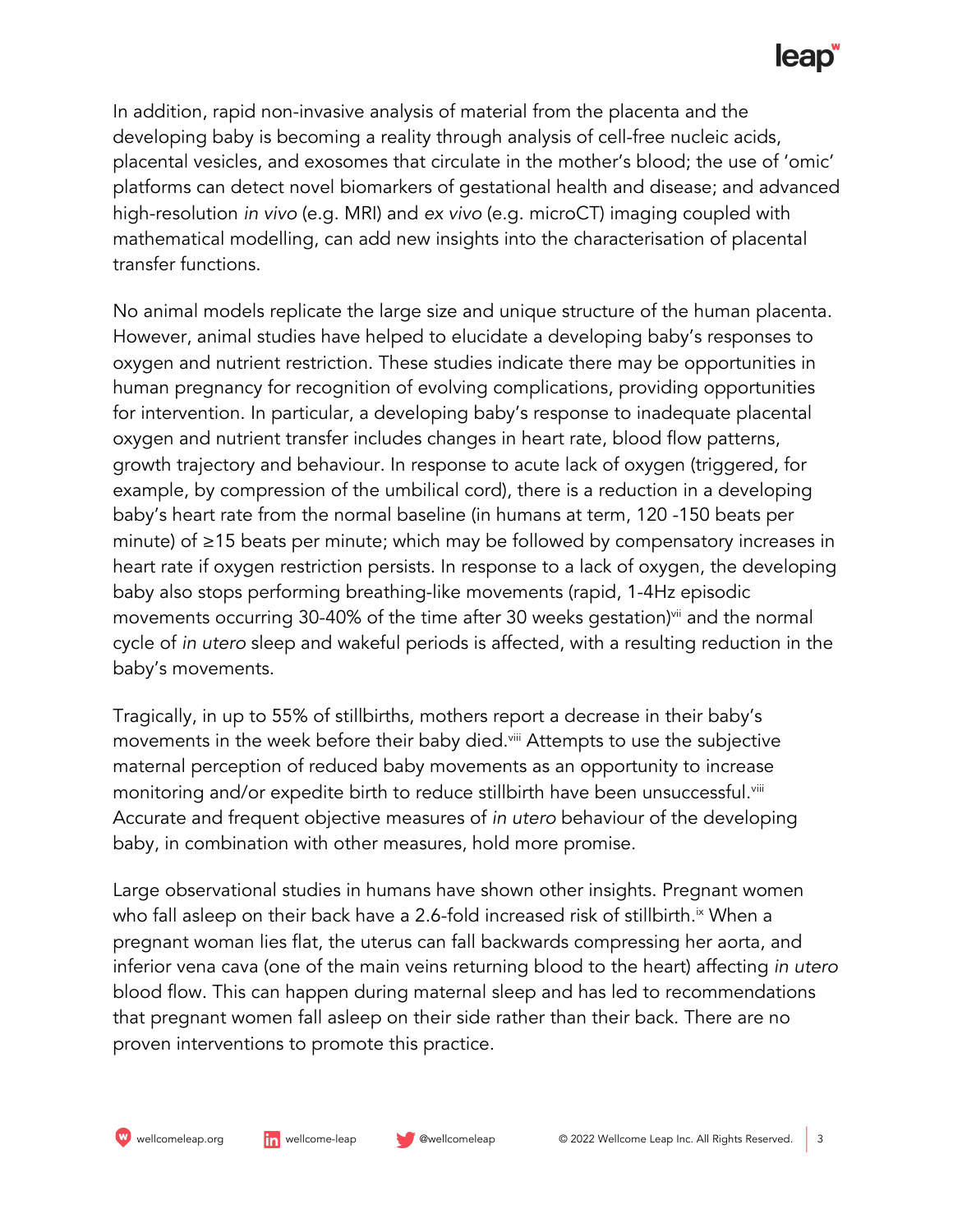# **leap**

Together these observations and technological advances indicate that there is potential for a step-change in our ability to reduce stillbirths, with integrated measures of maternal, developing baby and placental function that accurately model gestational progression. These could allow opportunities for timely and safe delivery— based on individual risks— to prevent stillbirth.

Effective predictive models of gestational development would also minimise unnecessary, potentially harmful interventions in healthy pregnancies. As the birth of a baby removes their risk of stillbirth, a strategy of intentionally delivering babies before their due date — by induction of labour or planned caesarean section — is increasingly used in attempts to reduce stillbirths. There has been a 40%-60% increase in such healthcare provider-initiated births over the past decade in a variety of settings,<sup>x</sup> with the result that in many countries only around half of births are preceded by spontaneous onset of labour. In the absence of alternative approaches, this trend is understandable.

However, any benefit in reducing stillbirth needs to be carefully balanced against health risks of the infant being born early, even in births close to term. A lack of precision in current risk-based approaches to stillbirth reduction means that many babies are unnecessarily delivered ''just in case" of late pregnancy complications. For example, it has been estimated that to prevent a single stillbirth with the now common strategy of offering provider-initiated birth at 39 weeks gestation, more than a thousand women will undergo induction of labour or Caesarean section rather than awaiting spontaneous labour.<sup>xi</sup> These provider-initiated births have a substantial burden on maternity services, and may also be harmful to children in the long term, as childhood need for special educational support and behavioural problems are all lowest in babies born at or after their due date.<sup>xii</sup>

## Program goal.

Our goal is to create the scalable capacity to measure, model and predict gestational development, with sufficient accuracy to reduce stillbirth rates by half, without increasing provider-initiated delivery.

## Call for abstracts and proposals.

We are soliciting abstracts and proposals for work over 3 years (with a potential additional one-year option) in one or more of the following thrust areas. Proposers should clearly relate work in these thrust areas to the program goal.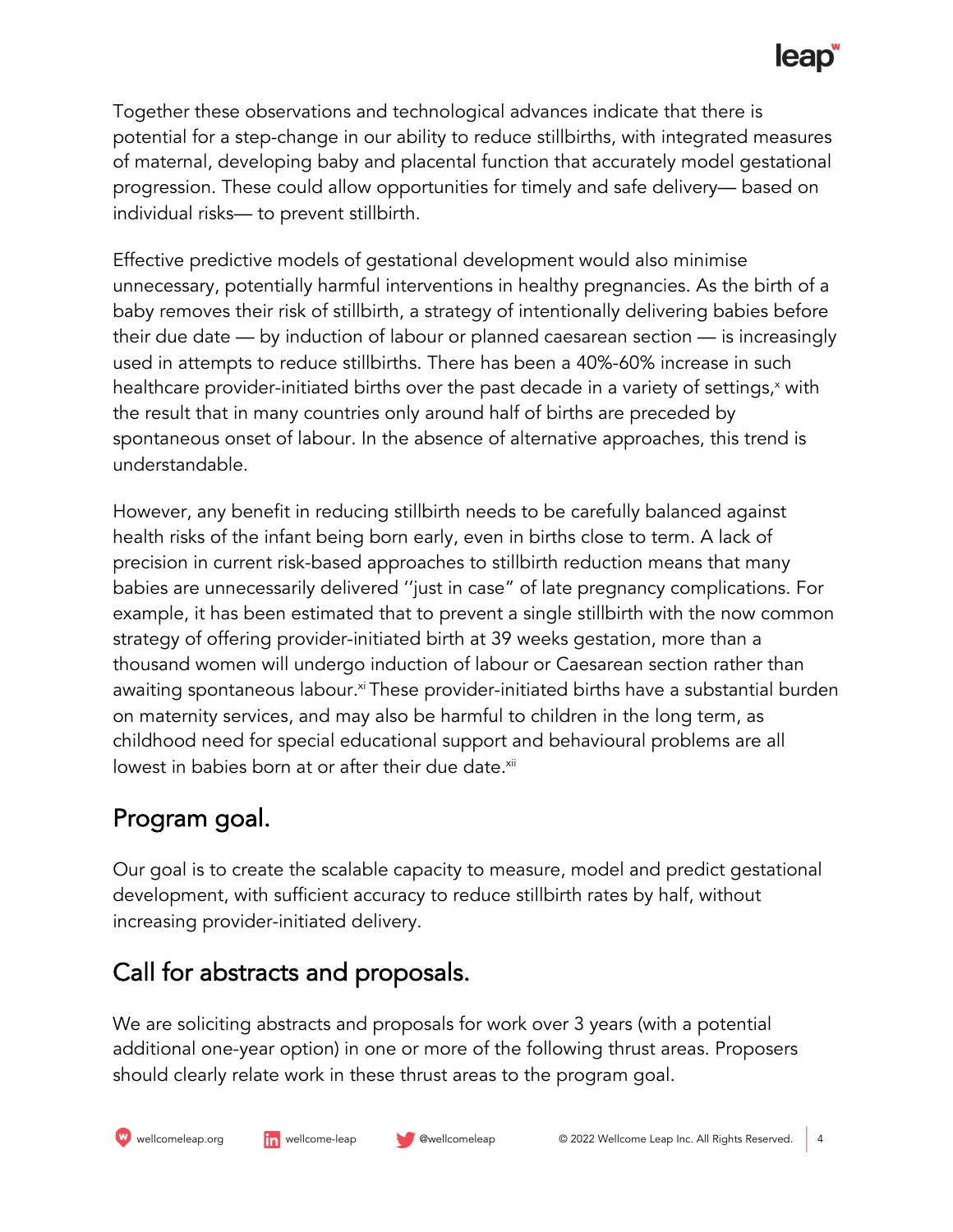It is not necessary to form a large consortium or teams to address all facets of the program (see Thrust areas below). The strength of this approach will manifest through program-level integration of efforts from individuals and small agile teams with deep (and sometimes narrow) expertise. Across all projects, Wellcome Leap will facilitate iterative and collaborative integration of findings to refine models and improve and validate predictive measures and adapt approaches as teams make progress together towards shared goals.

Thrust Area 1: Identification and testing of new measures and biomarkers

Develop and test new measures and biomarkers that characterise one or more aspects of maternal, placental and developing baby's gestational development with the potential to be integrated into models that are predictive of the risk of stillbirth (Thrust Area 3); and/or identify or characterise mechanisms of stillbirth with tangible opportunities for intervention to reduce death and disability (Thrust Area 4).

Of particular interest are measures that can be used in remote settings or with a daily turnaround, such as mobile diagnostic technologies, wearables, and optical imaging techniques; circulating biomarkers including but not limited to genome, metabolome, and hormones; and studies that correlate high fidelity, technologyintensive methods and/or mathematical modelling (e.g., functional MRI or highresolution ultrasound in pregnant women), with low-cost, easily deliverable screening measures.

Representative advances and methods for non-invasive *in utero* sampling include amniotic fluid sampling equivalents (measuring metabolites in the fluid that surrounds the developing baby without requiring invasive sampling [amniocentesis]), and indirect measures of maternal responses to pregnancy in accessible sites (e.g., assessing maternal vascular responses to pregnancy via retinal imaging).

Studies in humans will be prioritised. Studies of gestational development in large animal models will be considered only if they provide an essential translational bridge to achieve program goals. Studies can be based on novel data and sample collection, or analysis of existing longitudinal data and biological samples from well-phenotyped pregnancies.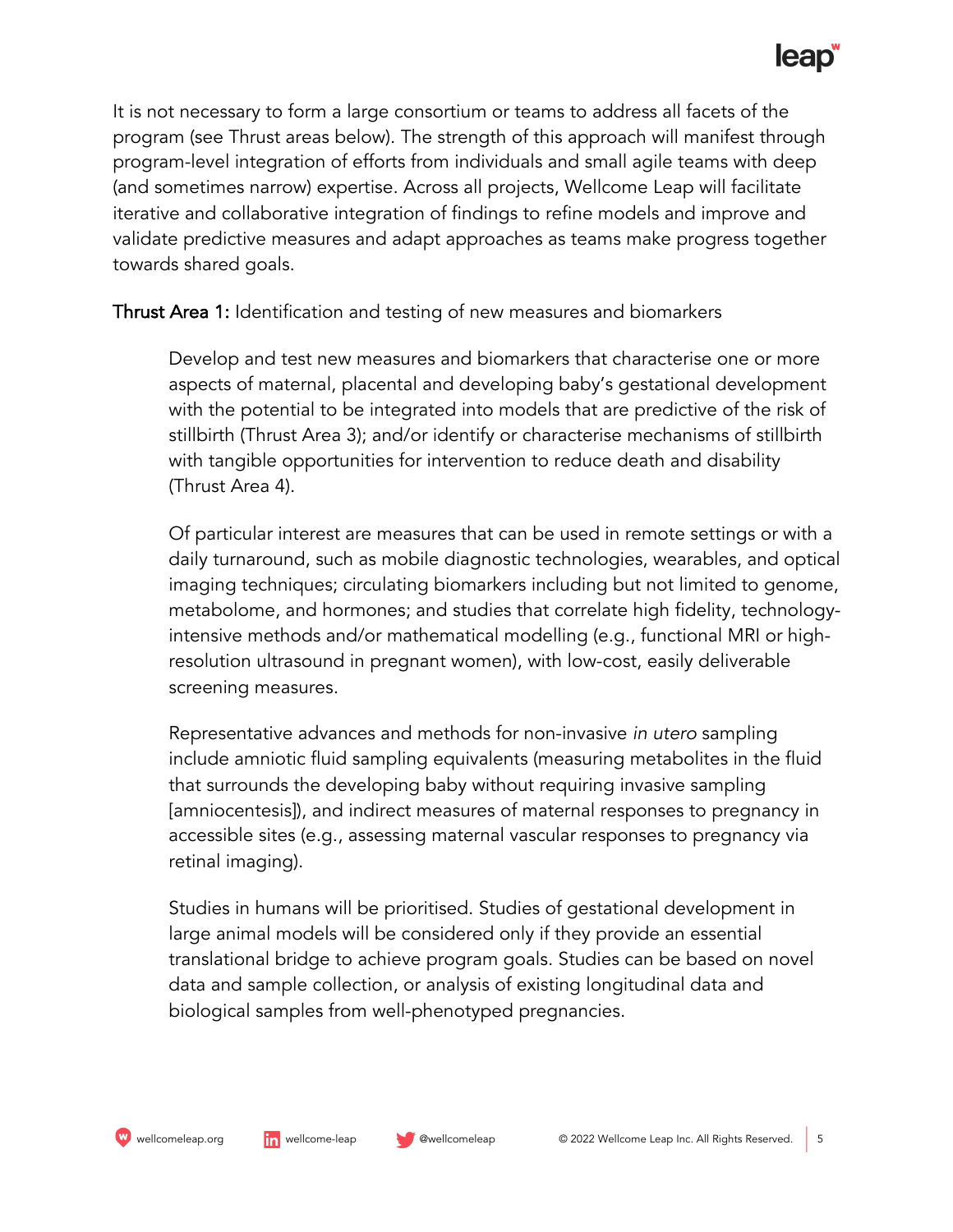## **leap**

Measures can be performed at any stage in pregnancy, but studies relating to the prediction of antepartum stillbirth (after 28 weeks gestation) will be prioritised over studies of methods to monitor babies' wellbeing in labour.

Tests must provide reliable measurement, as demonstrated in feasibility studies including in at least 40, and up to 1,000 pregnant women. Markers should be verified against birth outcomes. Well defined, objective and clinically meaningful surrogate measures of stillbirth can be used for proof-of-concept studies of the potential to predict risk of stillbirth. Examples include newborn brain injury, signs of newborn compromise (such as metabolic acidosis in cord blood taken at delivery; low [<7 or <4 out of 10] 5-minute Apgar score or newborn hypoglycaemia [low blood sugar]) and/or growth restriction of the baby that meets standardised diagnostic criteria. Definitions will be aligned across the program.

As the majority of stillbirths occur in women with no identified risk factor for stillbirth, studies must include women representative of the general population of pregnant women; but can be enriched with participants with outcomes of interest for biomarker identification.

We are not looking for studies that rely exclusively on postpartum biological samples (placenta, umbilical cord or newborn blood) or data, without correlation to antepartum screening measures. We do not anticipate supporting studies using small animal models due to a lack of fidelity to human placentation and *in utero* development.

Thrust Area 2: Pilot novel approaches to data collection

Create and test opportunities that would enable future testing, validation, and trials of new technologies rapidly and at scale.

Sample sizes in the order of tens of thousands of women are required to trial new measures and biomarkers and models of stillbirth risk. To date, appropriate testing at this scale has been a central limiting factor in the validation of new methods to screen and prevent stillbirth.

We are looking for proposals that clearly demonstrate the potential to generate data and/or biological samples from; or enable efficient clinical trials in, a minimum of 1000 women and their babies. These may include virtual cohorts,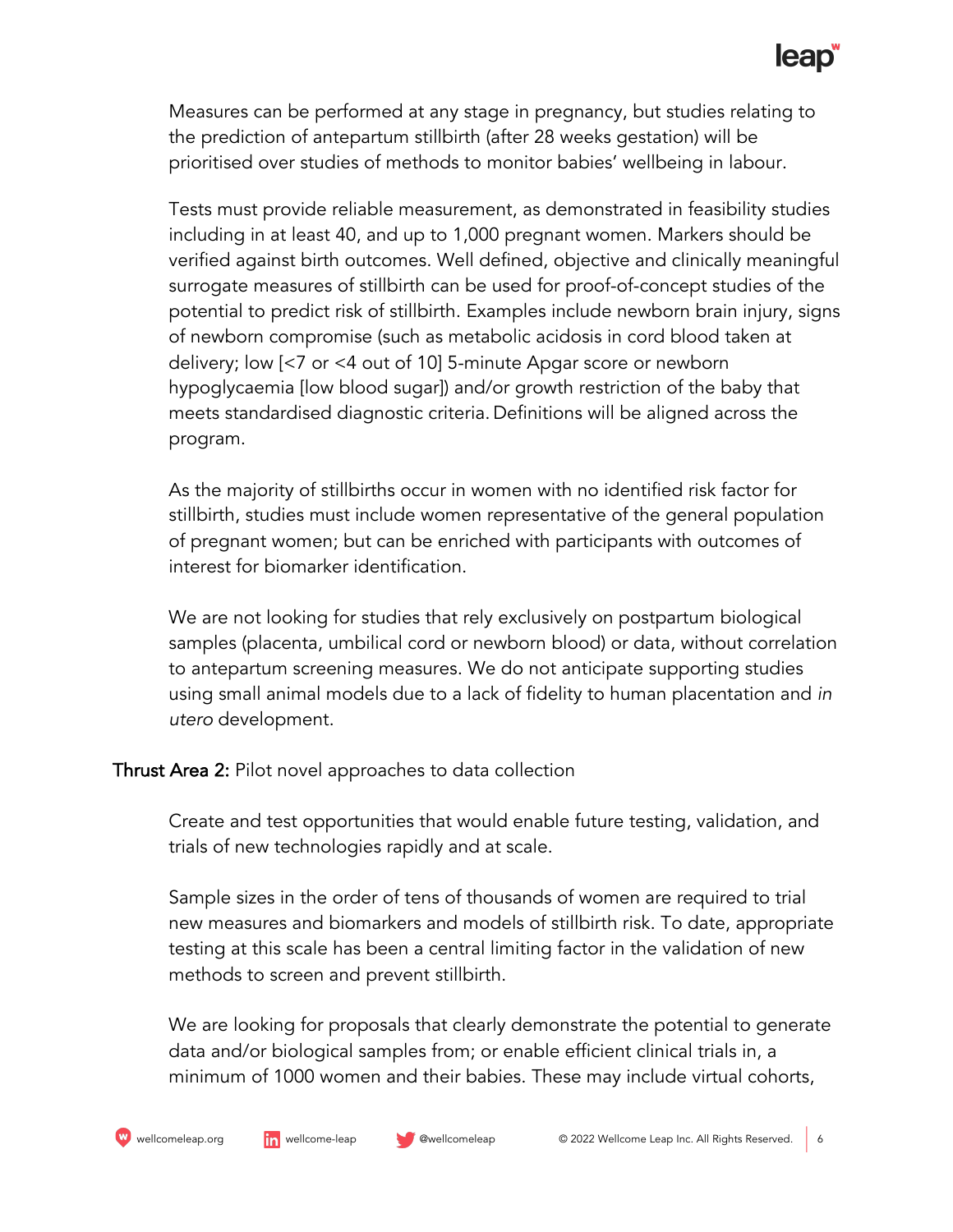crowd-sourcing approaches and clinical networks that enable platform trials with adaptive designs, or cluster trials.

Proposals developing capabilities that would enable possible future data collection from 10,000+ women and babies will be prioritised. It is not anticipated that studies of this scale will be performed within the scope of the *In Utero* program. However, we are interested in building and testing capabilities for future rapid data generation- e.g., proof-of-principle studies linking data from mobile phones and wearable devices to routinely collected healthcare data or existing pregnancy cohorts.

Approaches and teams must have the capacity and willingness to be flexible and pivot (within weeks) to include new measurements (e.g., the inclusion of new digital biomarkers); and/or allow longitudinal sample collection (e.g., maternal blood samples coupled with placental samples collected at delivery) according to standardised protocols which align across the program to enable analyses by different testing modalities (e.g., proteomics, metabolomics). Clinical and experimental data and biological samples must be able to flow between (or, in the case of data, be accessed remotely by) relevant researchers within the program for analysis. Demonstrable evidence of how this can be achieved within governance frameworks and privacy regulations should be provided.

Thrust Area 3: Development, integration and validation of predictive models of gestational development

Develop models of gestational development (from 28 weeks onwards), based on measures identified in Thrust 1, and then iteratively test, refine and validate it in cohorts from Thrust 2. State-of-the-art techniques will be used, recognising that different types of models may be necessary to provide understanding of different aspects of gestational development. Our intention is that sub-models will interconnect and combine into an overall predictive model.

As such, we are looking for teams with the ability to leverage the latest computational techniques, including machine learning methods, as well as the ability to develop and integrate models using different computational techniques. We anticipate that individual and, eventually, integrated models will be exercised at regular intervals (every six to nine months) during the performance period. Output and learning will then be fed back into the program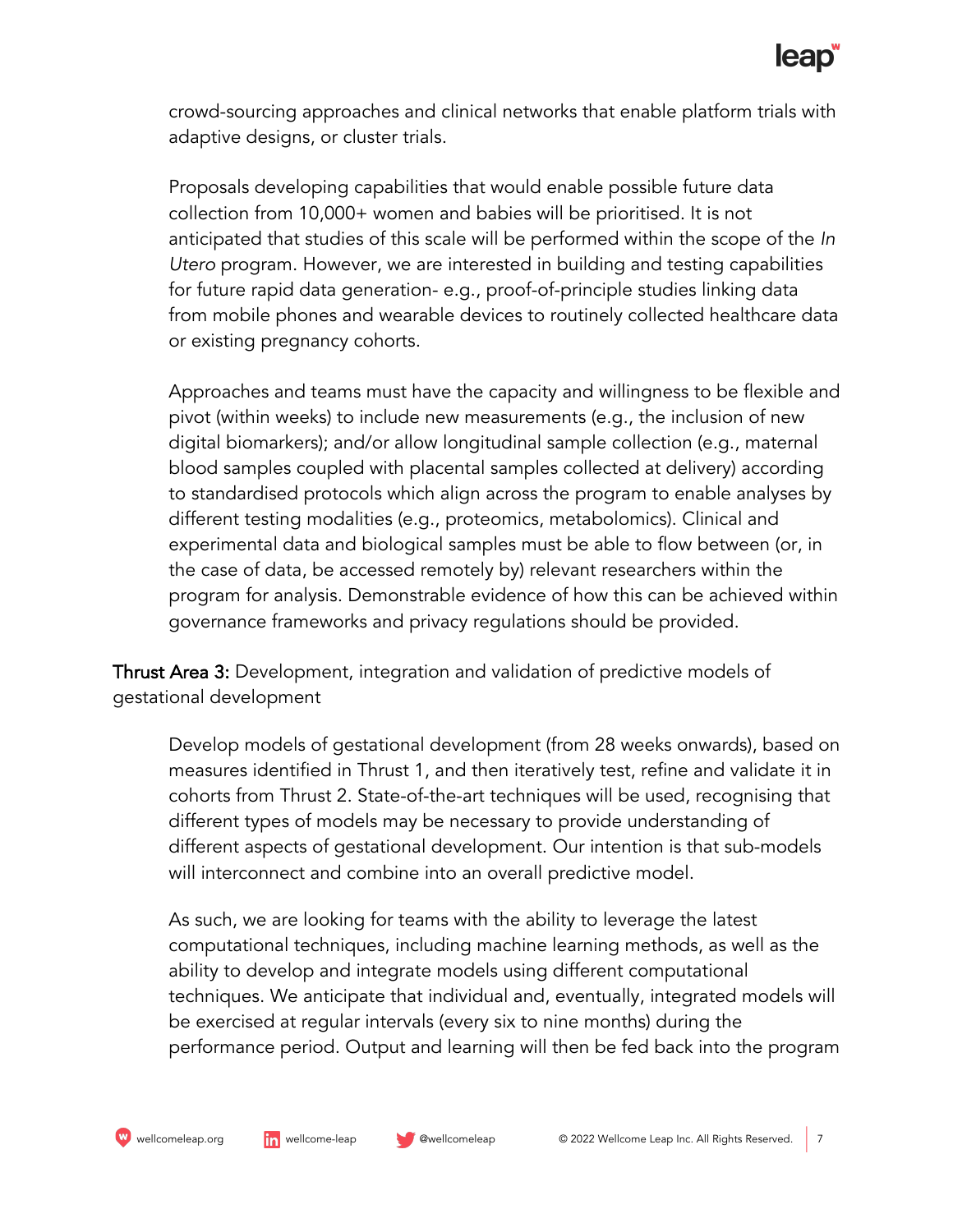to both inform ongoing work in Thrusts 1 and 2, and flag new areas for investigation.

#### Thrust Area 4: Methods for scalable screening, prevention and intervention

Create novel measurement tools that can be widely deployed without specialist training, and enable collection of data throughout gestational development. Technologies should have the potential to be scalable across different geographical and cultural settings.

Of particular interest are wearables that remotely monitor aspects of *in utero*  behaviour (e.g., babies' movements, babies' breathing) and/or physiology (e.g., babies' cardiac cycle) with built-in alerts to attend for medical review if abnormalities are detected. We are also seeking methods that can be used to confirm normal placental transfer function in pregnancies at or around term, to rule out the need for provider-initiated birth to reduce the risk of stillbirth.

Proposals relating to sleep monitoring are also welcome. For example, proposals to develop sensors that can accurately detect a reduction in maternal oxygenation (e.g., from sleep apnoea), or compromise to *in utero* oxygen and nutrient supply due to sleep position (from compression on maternal blood vessels) with stimuli to change position if these are compromised. These might include sensors in mattresses or non-invasive sleep monitors with feedback capabilities.

To ensure that they are fit for purpose, new technologies should be designed with input from pregnant women early in, and frequently throughout, the development process.

#### REFERENCES:

ii Campbell HE, Kurinczuk JJ, Heazell A, Leal J, Rivero-Arias O. Healthcare and wider societal implications of stillbirth: a population-based cost-of-illness study. BJOG. 2018;125(2):108-117.

<sup>i</sup> A Neglected Tragedy: The global burden of stillbirths Report of the UN Inter-agency Group for Child Mortality Estimation, 2020. Available from https://data.unicef.org/resources/a-neglectedtragedy-stillbirth-estimates-report/. Accessed May 2022.